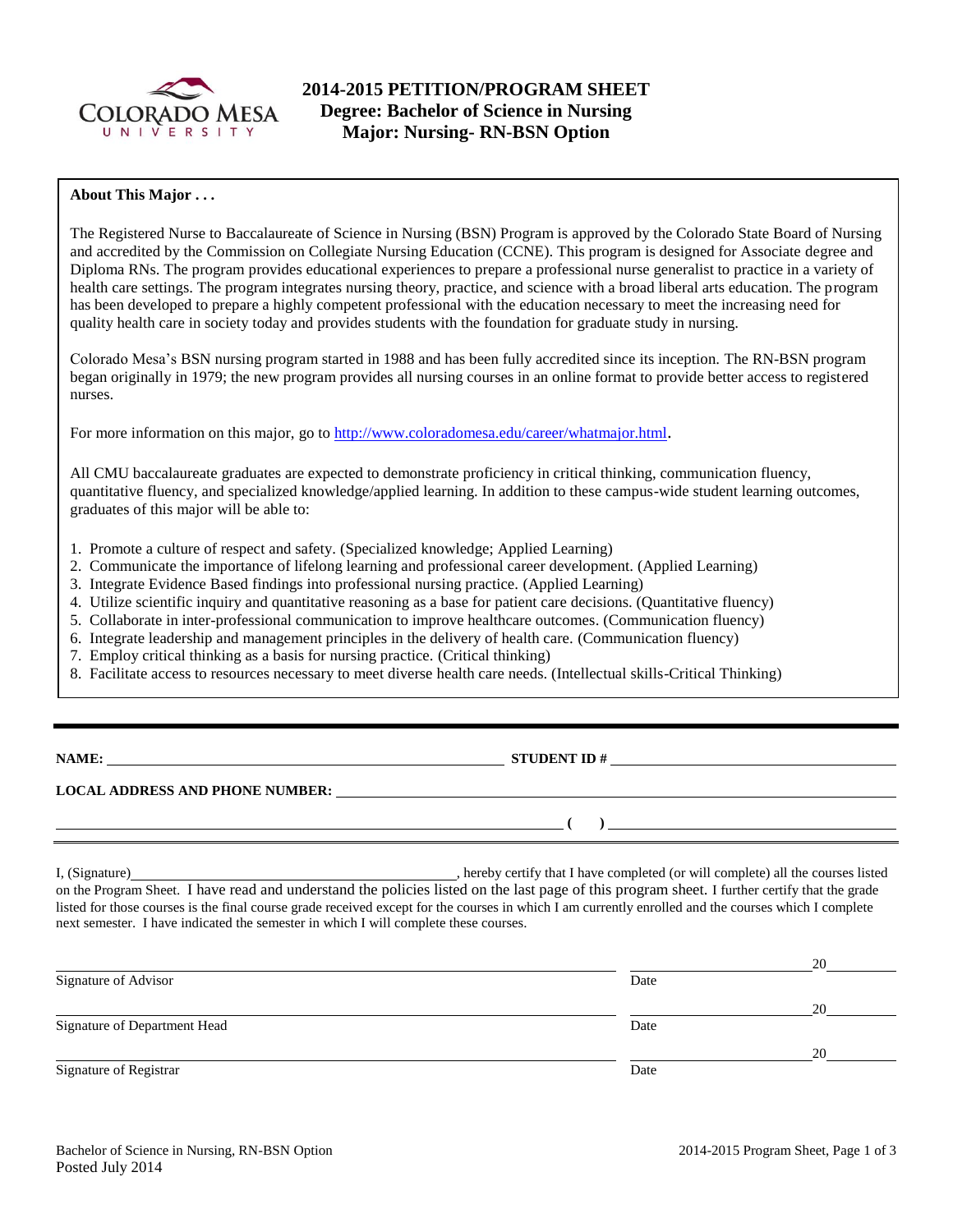### **Students should work closely with a faculty advisor when selecting and scheduling courses prior to registration.**

Degree Requirements:

- 120 semester hours total (Students must complete a minimum of 30 of the last 60 hours of credit at CMU, with at least 15 semester hours in major discipline courses numbered 300 or higher).
- 40 upper division credits (A minimum of 15 taken at the 300-400 course levels within the major at CMU).2.00 cumulative GPA or higher in all CMU coursework
- 2.00 GPA or higher in coursework toward the major content area.
- Pre-collegiate courses (usually numbered below 100) cannot be used for graduation.
- When filling out the program sheet a course can be used only once.
- A student must follow the CMU graduation requirements either from 1) the program sheet for the major in effect at the time the student officially declares a major; or 2) a program sheet for the major approved for a year subsequent to the year during which the student officially declares the major and is approved for the student by the department head. Because a program may have requirements specific to the degree, the student should check with the faculty advisor for additional criteria. It is the student's responsibility to be aware of, and follow, all requirements for the degree being pursued. Any exceptions or substitutions must be approved by the student's faculty advisor and Department Head.
- See the "Undergraduate Graduation Requirements" in the catalog for additional graduation information.
- 38 credits will be awarded for prior registered nursing coursework according to the Colorado Articulation Model.

**GENERAL EDUCATION REQUIREMENTS** (31 semester hours) See the current catalog for a list of courses that fulfill the requirements below. If a course is on the general education list of options and a requirement for your major, you must use it to fulfill the major requirement and make a different selection within the general education requirement.

| Course No Title                                                                                                                                                                                                                |        | Sem.hrs Grade Term/Trns |
|--------------------------------------------------------------------------------------------------------------------------------------------------------------------------------------------------------------------------------|--------|-------------------------|
| <b>English</b> (6 semester hours, must receive a grade of "C" or better and<br>must be completed by the time the student has 60 semester hours.)<br><b>ENGL 111 English Composition</b><br><b>ENGL 112 English Composition</b> | 3<br>3 |                         |
| <b>Math:</b> (3 semester hours, must receive a grade of "C" or better, must be<br>completed by the time the student has 60 semester hours.)<br>MATH 113 College Algebra                                                        | 4*     |                         |
| *3 credits apply to the General Ed requirements and 1 credit applies to<br>elective credit<br><b>Humanities</b> (3 semester hours)                                                                                             |        |                         |
| <b>Social and Behavioral Sciences (6 semester hours)</b>                                                                                                                                                                       |        |                         |
| PSYC 150 General Psychology                                                                                                                                                                                                    | 3      |                         |
| PSYC 233 Human Growth & Development 3                                                                                                                                                                                          |        |                         |
| (PSYC 150 and PSYC 233 are also program requirements)                                                                                                                                                                          |        |                         |
| <b>Natural Sciences</b> (7 semester hours, one course must include a lab)                                                                                                                                                      |        |                         |

\_\_\_\_\_\_ \_\_\_L \_\_\_\_\_\_\_\_\_\_\_\_\_\_\_\_\_\_\_\_\_\_\_\_ \_\_\_\_ \_\_\_\_\_ \_\_\_\_\_\_\_\_

\_\_\_\_\_\_ \_\_\_\_ \_\_\_\_\_\_\_\_\_\_\_\_\_\_\_\_\_\_\_\_\_\_\_\_ \_\_\_\_ \_\_\_\_\_ \_\_\_\_\_\_\_\_

**History** (3 semester hours) HIST \_\_\_\_ \_\_\_\_\_\_\_\_\_\_\_\_\_\_\_\_\_\_\_\_\_\_\_\_ \_\_\_\_ \_\_\_\_\_ \_\_\_\_\_\_\_\_

| Fine Arts (3 semester hours) |
|------------------------------|
|------------------------------|

Course No Title Sem.hrs Grade Term/Trns

#### **OTHER LOWER DIVISION REQUIREMENTS** (6 semester hours)

|          | <b>Kinesiology</b> (3 semester hours) |  |  |
|----------|---------------------------------------|--|--|
| KINE 100 | Health and Wellness                   |  |  |
| KINA 1   |                                       |  |  |
| KINA 1   |                                       |  |  |

\_\_\_\_\_\_ \_\_\_\_ \_\_\_\_\_\_\_\_\_\_\_\_\_\_\_\_\_\_\_\_\_\_\_\_ \_\_\_\_ \_\_\_\_\_ \_\_\_\_\_\_\_\_

**Applied Studies** (3 semester hours)

#### **FOUNDATION COURSES** (15 semester hours)

| <b>BIOL 209</b>  | Human Anatomy and                 |   |  |
|------------------|-----------------------------------|---|--|
|                  | Physiology I                      | 3 |  |
| <b>BIOL 209L</b> | Human Anatomy and                 |   |  |
|                  | Physiology I Lab                  |   |  |
| <b>BIOL 210</b>  | Human Anatomy and                 |   |  |
|                  | Physiology II                     | 3 |  |
| <b>BIOL 210L</b> | Human Anatomy and                 |   |  |
|                  | Physiology II Lab                 |   |  |
| <b>BIOL 241</b>  | Pathophysiology                   | 4 |  |
| <b>STAT 200</b>  | <b>Probability and Statistics</b> | 3 |  |

#### **NURSING MAJOR REQUIREMENTS**

(62 semester hours) Must pass all courses with a grade of "C" or higher.

| <b>Health Assessment/Promotion</b> | 3                                                                                                                                                                                                                                  |                                                                                                                                  |                                 |
|------------------------------------|------------------------------------------------------------------------------------------------------------------------------------------------------------------------------------------------------------------------------------|----------------------------------------------------------------------------------------------------------------------------------|---------------------------------|
| Health Assessment/Promotion        |                                                                                                                                                                                                                                    |                                                                                                                                  |                                 |
| Lab.                               | 1                                                                                                                                                                                                                                  |                                                                                                                                  |                                 |
|                                    |                                                                                                                                                                                                                                    |                                                                                                                                  |                                 |
|                                    |                                                                                                                                                                                                                                    |                                                                                                                                  |                                 |
|                                    |                                                                                                                                                                                                                                    |                                                                                                                                  |                                 |
|                                    |                                                                                                                                                                                                                                    |                                                                                                                                  |                                 |
|                                    |                                                                                                                                                                                                                                    |                                                                                                                                  |                                 |
|                                    |                                                                                                                                                                                                                                    |                                                                                                                                  |                                 |
|                                    | 1                                                                                                                                                                                                                                  |                                                                                                                                  |                                 |
| Nursing in the Community           | $\overline{2}$                                                                                                                                                                                                                     |                                                                                                                                  |                                 |
|                                    |                                                                                                                                                                                                                                    |                                                                                                                                  |                                 |
|                                    | 3                                                                                                                                                                                                                                  |                                                                                                                                  | <u> The Common State Common</u> |
| Leadership                         | $\overline{c}$                                                                                                                                                                                                                     |                                                                                                                                  |                                 |
| Leadership Lab                     | 1                                                                                                                                                                                                                                  |                                                                                                                                  |                                 |
|                                    |                                                                                                                                                                                                                                    |                                                                                                                                  |                                 |
| <b>Gerontological Nursing</b>      |                                                                                                                                                                                                                                    |                                                                                                                                  |                                 |
| & Chronic Illness                  | 2                                                                                                                                                                                                                                  |                                                                                                                                  |                                 |
| Prior nursing coursework for RN    | 38                                                                                                                                                                                                                                 |                                                                                                                                  |                                 |
|                                    |                                                                                                                                                                                                                                    |                                                                                                                                  |                                 |
|                                    |                                                                                                                                                                                                                                    |                                                                                                                                  |                                 |
|                                    |                                                                                                                                                                                                                                    |                                                                                                                                  |                                 |
|                                    |                                                                                                                                                                                                                                    |                                                                                                                                  |                                 |
|                                    |                                                                                                                                                                                                                                    |                                                                                                                                  |                                 |
|                                    |                                                                                                                                                                                                                                    |                                                                                                                                  |                                 |
|                                    |                                                                                                                                                                                                                                    |                                                                                                                                  |                                 |
|                                    |                                                                                                                                                                                                                                    |                                                                                                                                  |                                 |
|                                    |                                                                                                                                                                                                                                    |                                                                                                                                  |                                 |
|                                    |                                                                                                                                                                                                                                    |                                                                                                                                  |                                 |
|                                    |                                                                                                                                                                                                                                    |                                                                                                                                  |                                 |
| <b>NLN</b> Accredited              |                                                                                                                                                                                                                                    |                                                                                                                                  |                                 |
|                                    | Developing the<br><b>Baccalaureate Role</b><br><b>Health Informatics</b><br>Population Health Nursing<br><b>Population Health Nursing</b><br>Lab.<br>Nursing Research<br><b>Electives</b> (6 credits)<br>*MATH 113 College Algebra | 3<br>3<br>$\overline{c}$<br>Nursing in the Community Lab 1<br>Upper Division Nursing Electives (2 Semester Hours)<br>2<br>3<br>1 | Previous RN degree              |

Graduation Date

ACT-PEP Exams – Date Taken 38 credits will be awarded for prior registered nursing coursework according to the Colorado Articulation Model.